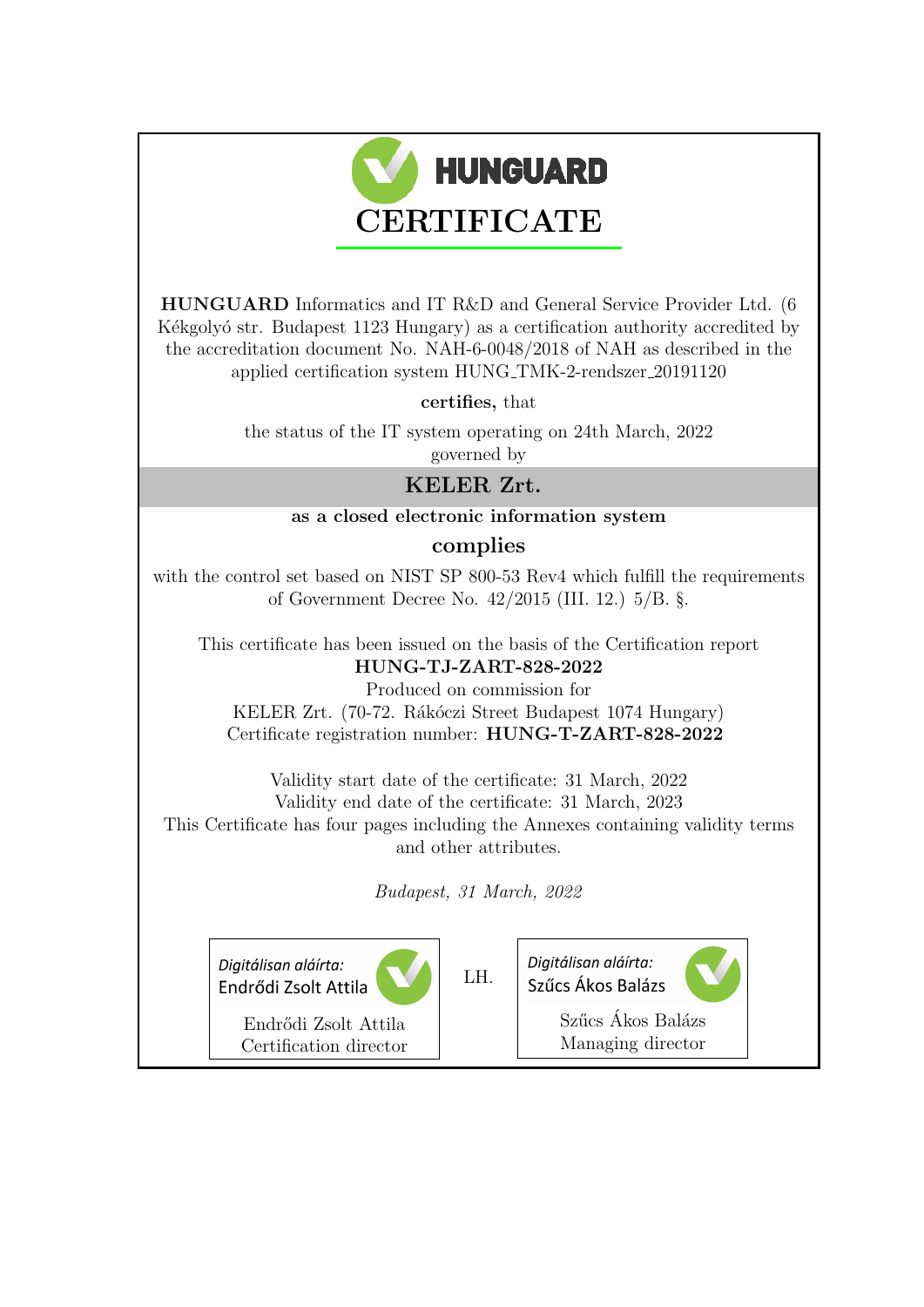

# Annex 1 Validity terms of the certificate

- 1. Review of the system evaluation must be enforced in the following cases in order to confirm the results of the initial system evaluation certified in this document, to maintain the validity of certificate:
	- responding to the main modifications in the system architecture or functionality (special system evaluation review).
- 2. Significant changes in the architecture or functionality of the system under operation must be reported by the Customer to the certifier within 30 days after the modification went into operation. Furthermore, the Customer must send the documentation of the change in detail which are commensurate with the former evaluation level. The certifier evaluates the effects of the modification and decides on the necessity of a special system evaluation review in order to maintain the certificate validity.
- 3. When compliance is achieved, the certifier fills out a Certificate Maintenance Record for the modified system state. The terms of the planned or special system evaluation review must be provided by the Customer.
- 4. The certificate is valid in the context of the systems listed in the Certification Report chapter 3.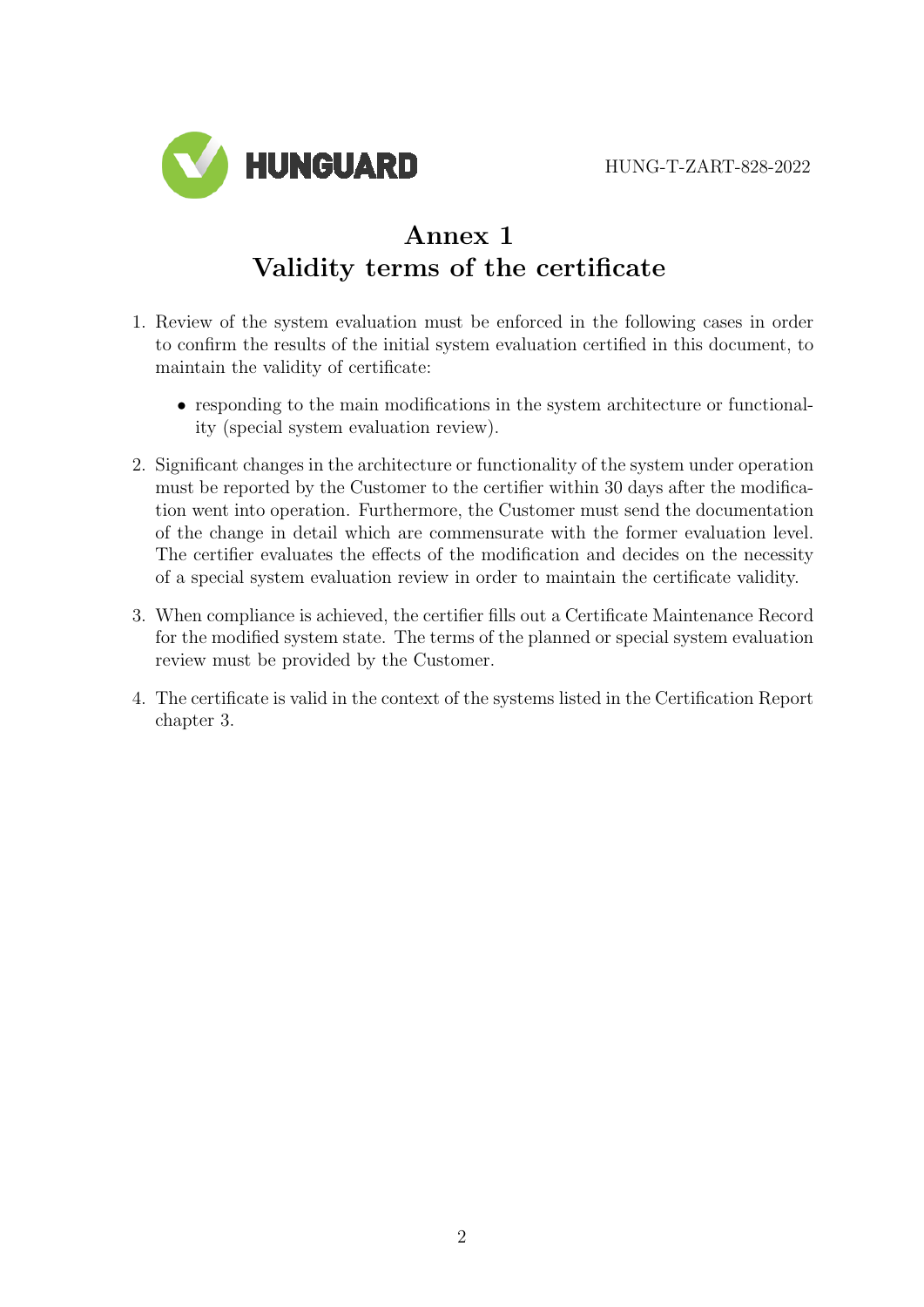

HUNG-T-ZART-828-2022

# Annex 2 Document containing the requirements

NIST Special Publication 800-53 Revision 4 Security and Privacy Controls for Federal Information Systems and Organizations